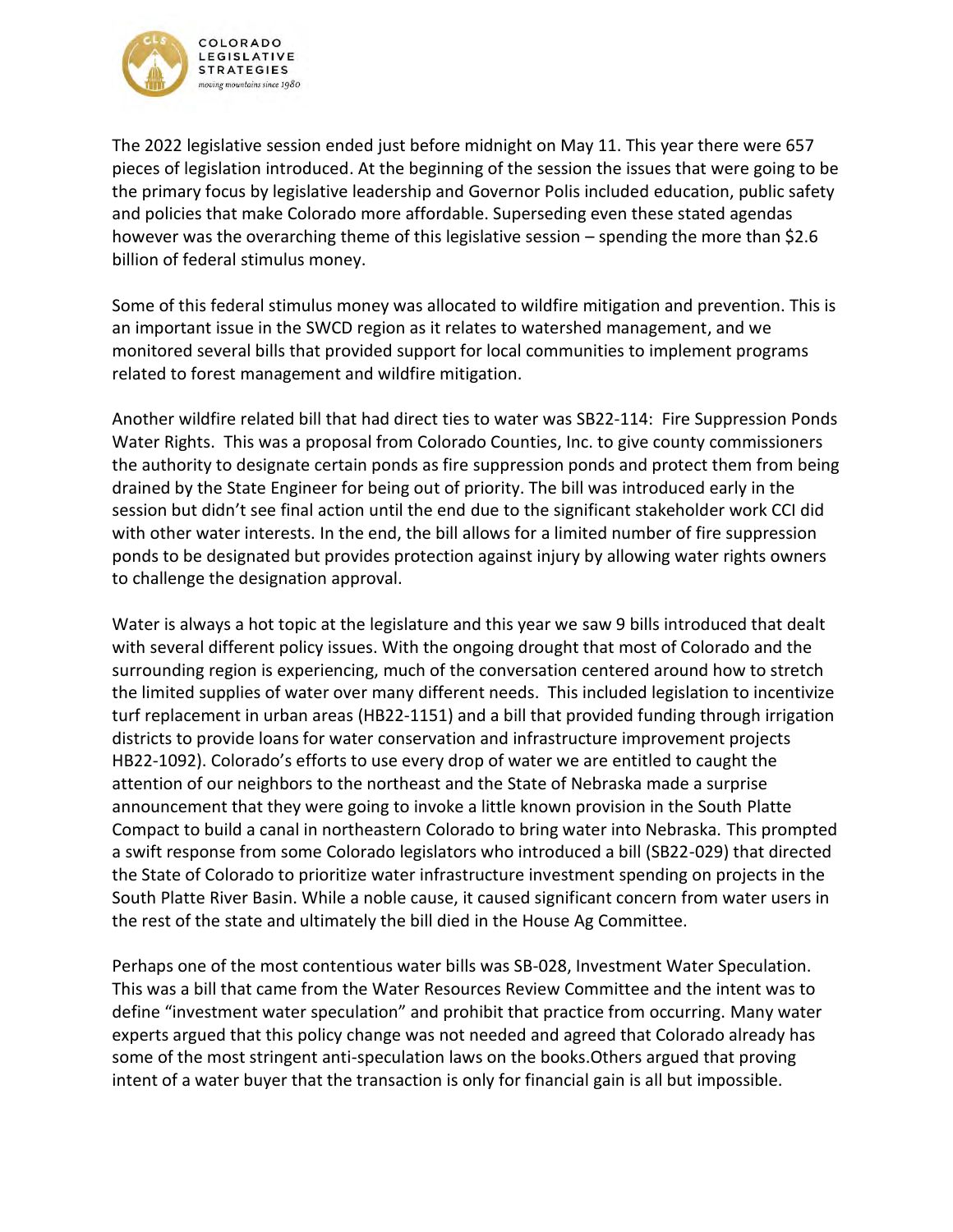

Ultimately the bill died on the calendar after not receiving a final vote in the Senate Ag Committee.

In other water news, the Water Resources Review Committee members have been announced. They are:

- Senator Kerry Donovan (D-Vail), Chair
- Representative Barbara McLachland (D-Durango), Vice Chair
- Senator Jeff Bridges (D-Greenwood Village)
- Senator Sonya Jaquez Lewis (D-Boulder)
- Senator Cleave Simpson (R-Alamosa)
- Senator Jerry Sonnenberg (R-Sterling)
- Representative Marc Catlin (R-Montrose)
- Representative Karen McCormick (D-Longmont)
- Representative Hugh McKean (R-Loveland)
- Representative Dylan Roberts (D-Eagle)

Currently the committee is scheduled to meet on the following dates: August 4, 2022 (location TBD) August 24, 2022 (Steamboat Springs, Colorado Water Congress Summer Meeting) September 22, 2022 (State Capitol, Denver)

Topics for discussion have not been announced but CLS monitor the discussions and will send out more information as it becomes available.

The 2023 legislative session begins on January 9. It is an election year and due to legislators either leaving their current office to pursue a different office or term limits we expect to see significant change in the make-up of the General Assembly next year. The first round of voting gets underway in the primary, which is June 28. The General Election will be held on November 8, 2022.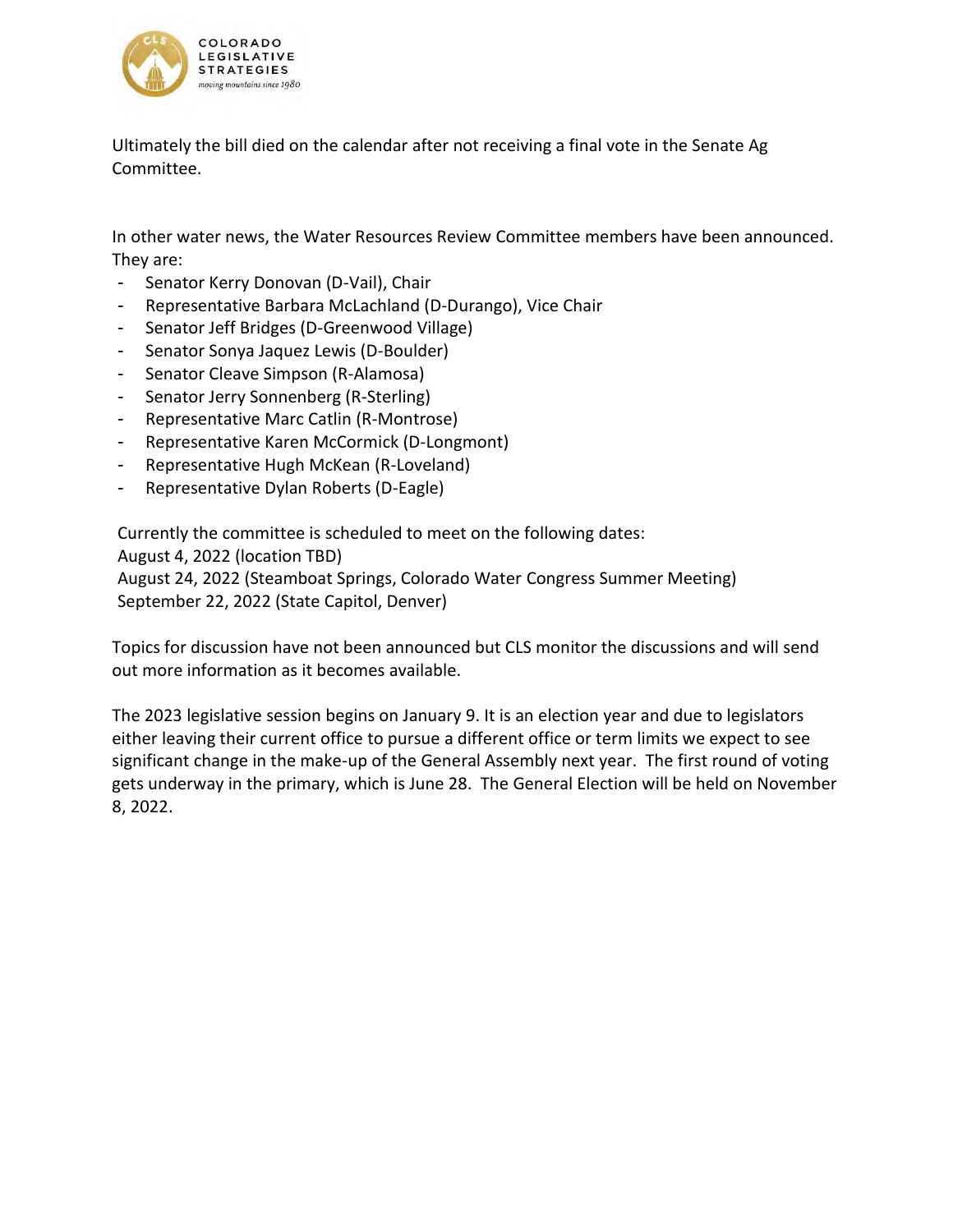## **Southwestern Water Conservation District**

| HB22-1007            | <b>Assistance Landowner Wildfire Mitigation</b>                                                                                                                                                                                                                                                                                                                                                                                                                                                                                                                                                                                                                                                                                                                                                                                                                                                                                                                                                                                                                                                                                                                                                                                                                                                                                                                                                                                                              |
|----------------------|--------------------------------------------------------------------------------------------------------------------------------------------------------------------------------------------------------------------------------------------------------------------------------------------------------------------------------------------------------------------------------------------------------------------------------------------------------------------------------------------------------------------------------------------------------------------------------------------------------------------------------------------------------------------------------------------------------------------------------------------------------------------------------------------------------------------------------------------------------------------------------------------------------------------------------------------------------------------------------------------------------------------------------------------------------------------------------------------------------------------------------------------------------------------------------------------------------------------------------------------------------------------------------------------------------------------------------------------------------------------------------------------------------------------------------------------------------------|
| <b>Sponsors:</b>     | D. Valdez (D)   M. Lynch (R) / C. Simpson (R)   P. Lee (D)                                                                                                                                                                                                                                                                                                                                                                                                                                                                                                                                                                                                                                                                                                                                                                                                                                                                                                                                                                                                                                                                                                                                                                                                                                                                                                                                                                                                   |
| Summary:             | The bill creates the Wildfire Mitigation Resources and Best Practices<br>Grant Program in the Colorado State Forest Service. Grant recipients<br>must be an agency of local government, a county, a municipality, a<br>special district, a tribal agency or program, or a nonprofit organization.<br>Grant funds may be used to conduct outreach among landowners<br>regarding available resources and best practices for wildfire mitigation.<br>Commencing no later than the 2023-2024 state fiscal year, the bill<br>requires the General Assembly to annually appropriate money from the<br>General Fund to the Healthy Forests and Vibrant Communities Fund to<br>implement the grant program Grants are awarded each January<br>beginning in 2024. The CSFS must submit a report to the Wildfire<br>Matters Review Committee each September beginning in 2025.<br>Under current law, the state income tax deduction for wildfire mitigation<br>expenses is scheduled to become unavailable after tax year 2024. The<br>bill extends the deduction for one year, through tax year 2025. The bill<br>also creates an income tax credit for wildfire mitigation expenses.<br>Between tax years 2023 through 2026, the credit is available to<br>landowners with federal taxable income of no more than \$120,000,<br>adjusted for inflation, and is equal to 25 percent of the taxpayer's cost<br>for wildfire mitigation expenses, up to \$625 per year. |
| <b>Status:</b>       | 5/20/2022 Sent to the Governor                                                                                                                                                                                                                                                                                                                                                                                                                                                                                                                                                                                                                                                                                                                                                                                                                                                                                                                                                                                                                                                                                                                                                                                                                                                                                                                                                                                                                               |
| <b>Fiscal Notes:</b> | <b>Fiscal Note</b>                                                                                                                                                                                                                                                                                                                                                                                                                                                                                                                                                                                                                                                                                                                                                                                                                                                                                                                                                                                                                                                                                                                                                                                                                                                                                                                                                                                                                                           |
| HB22-1011            | <b>Wildfire Mitigation Incentives For Local Governments</b>                                                                                                                                                                                                                                                                                                                                                                                                                                                                                                                                                                                                                                                                                                                                                                                                                                                                                                                                                                                                                                                                                                                                                                                                                                                                                                                                                                                                  |
| <b>Sponsors:</b>     | L. Cutter (D)   M. Snyder (D) / T. Story (D)   P. Lee (D)                                                                                                                                                                                                                                                                                                                                                                                                                                                                                                                                                                                                                                                                                                                                                                                                                                                                                                                                                                                                                                                                                                                                                                                                                                                                                                                                                                                                    |
| Summary:             | The bill creates the Wildfire Mitigation Incentives for Local<br>Government Grant Program in the Colorado State Forest Service. The<br>program will provide grants to municipal and county governments to<br>either match funds received from a dedicated revenue source or expand<br>existing programs focused on forest management or wildfire mitigation<br>efforts. Grants must be used to match the dedicated revenues raised by<br>the local governments for activities such as forest thinning, wildfire fuel                                                                                                                                                                                                                                                                                                                                                                                                                                                                                                                                                                                                                                                                                                                                                                                                                                                                                                                                         |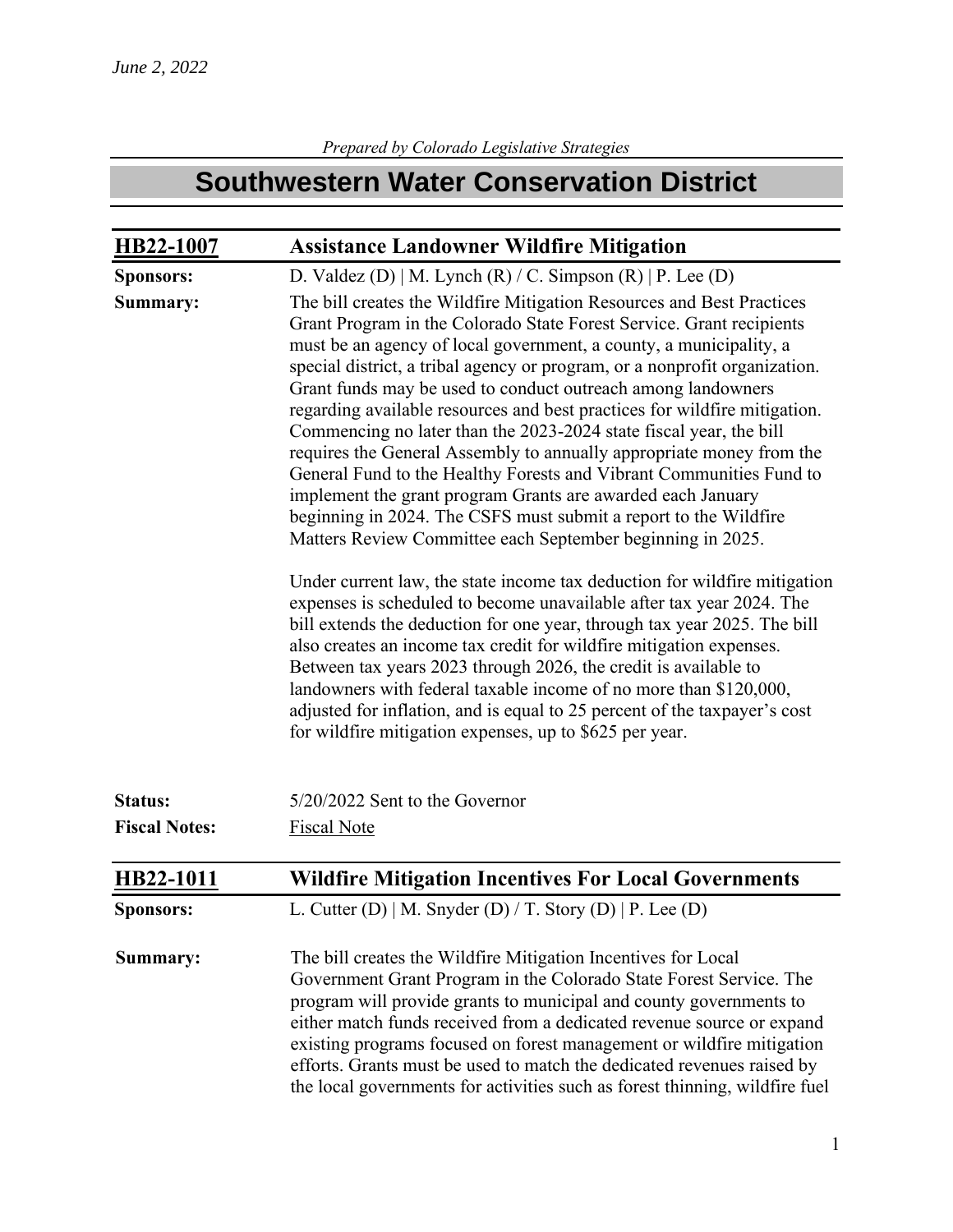|                      | reduction and outreach and education efforts to property owners and the<br>public.                                                                                                                                                                                                                                                                                                                                                                  |
|----------------------|-----------------------------------------------------------------------------------------------------------------------------------------------------------------------------------------------------------------------------------------------------------------------------------------------------------------------------------------------------------------------------------------------------------------------------------------------------|
|                      | The grant program will be funded through \$10 million from the state<br>General Fund. The grant program is repealed, effective September 1,<br>2027.                                                                                                                                                                                                                                                                                                |
| <b>Status:</b>       | 5/10/2022 House Considered Senate Amendments - Result was to<br>Concur - Repass                                                                                                                                                                                                                                                                                                                                                                     |
| <b>Fiscal Notes:</b> | <b>Fiscal Note</b>                                                                                                                                                                                                                                                                                                                                                                                                                                  |
| HB22-1012            | <b>Wildfire Mitigation And Recovery</b>                                                                                                                                                                                                                                                                                                                                                                                                             |
| <b>Sponsors:</b>     | L. Cutter (D)   D. Valdez (D) / J. Ginal (D)   P. Lee (D)                                                                                                                                                                                                                                                                                                                                                                                           |
| Summary:             | The bill requires the State Forest Service to develop a publicly accessible<br>statewide carbon accounting framework that yields carbon stock and flux<br>estimates for:                                                                                                                                                                                                                                                                            |
|                      | Ecosystems by county and forest cover type; and<br>Wood products.                                                                                                                                                                                                                                                                                                                                                                                   |
|                      | The State Forest Service must also develop a forest carbon co-benefit<br>framework for project-level forest management practices, including<br>wildfire mitigation. The framework will be used to train practitioners in<br>adaptive management practices to be incorporated into current forest<br>management practices.                                                                                                                           |
|                      | The framework will be funded through \$3 million from the General<br>Fund.                                                                                                                                                                                                                                                                                                                                                                          |
| Status:              | 5/25/2022 Sent to the Governor                                                                                                                                                                                                                                                                                                                                                                                                                      |
| <b>Fiscal Notes:</b> | <b>Fiscal Note</b>                                                                                                                                                                                                                                                                                                                                                                                                                                  |
| HB22-1092            | <b>Loans From Irrigation Districts To Landowners</b>                                                                                                                                                                                                                                                                                                                                                                                                |
| <b>Sponsors:</b>     | M. Soper $(R)$   D. Roberts $(D) / J$ . Bridges $(D)$   D. Coram $(R)$                                                                                                                                                                                                                                                                                                                                                                              |
| Summary:             | The bill allows an irrigation district to borrow money, which may be<br>used to make loans to landowners to be used to make improvements to<br>private water delivery systems or for other types of projects that increase<br>water conservation or to improve delivery or drainage systems. The<br>irrigation district must include in its annual appropriation resolution all<br>amounts payable by landowners and indicate the amount payable by |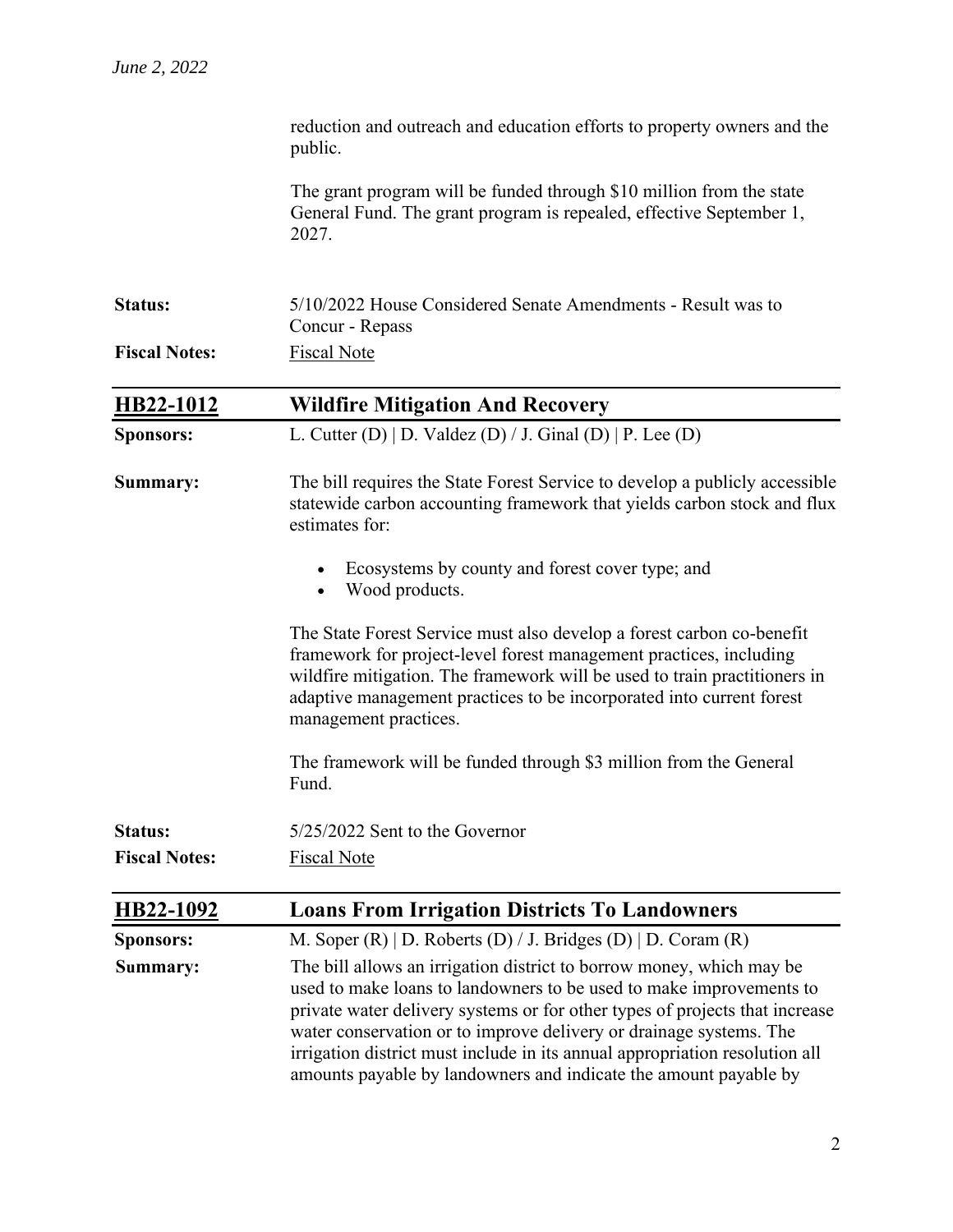|                      | each tract within the irrigation district for which a landowner has<br>received a loan.                                                                                                                                                                                                                                                                                                                                                                                                                                                                                                   |
|----------------------|-------------------------------------------------------------------------------------------------------------------------------------------------------------------------------------------------------------------------------------------------------------------------------------------------------------------------------------------------------------------------------------------------------------------------------------------------------------------------------------------------------------------------------------------------------------------------------------------|
|                      | The bill specifies that the irrigation district cannot assess landowners to<br>raise money to fund the loans. The bill further specifies that in the case<br>of default in the payment of any loan installment, the county treasurer<br>may assess upon the eligible real property a tax lien for the payment of<br>the whole of the unpaid installment; except that, the county treasurer<br>shall not assess a tax lien for the entire value of the landowner's portion<br>of the irrigation loan issued by the water district.                                                         |
|                      | Finally, the bill states that the county treasurer will receive \$5 per tract<br>assessed for loans issued to landowners by an irrigation district, and this<br>\$5 will be assessed against each participating tract.                                                                                                                                                                                                                                                                                                                                                                    |
| <b>Status:</b>       | 4/12/2022 Governor Signed                                                                                                                                                                                                                                                                                                                                                                                                                                                                                                                                                                 |
| <b>Fiscal Notes:</b> | <b>Fiscal Note</b>                                                                                                                                                                                                                                                                                                                                                                                                                                                                                                                                                                        |
| HB22-1097            | <b>Dissolution Of Special Districts</b>                                                                                                                                                                                                                                                                                                                                                                                                                                                                                                                                                   |
| <b>Sponsors:</b>     | D. Valdez (D) / C. Simpson $(R)$                                                                                                                                                                                                                                                                                                                                                                                                                                                                                                                                                          |
| Summary:             | Under current law, municipalities and regional service authorities are<br>authorized file an application for dissolution with a special district's<br>board of directors. This bill expands that authorization to boards of<br>county commissioners. The bill also expands current law to allow a<br>board of county commissioners and a special district that is wholly<br>within a county's boundaries and has no outstanding debt or financial<br>obligations to mutually consent to dissolution via a court order without<br>an election.                                             |
| Status:              | 3/17/2022 Governor Signed                                                                                                                                                                                                                                                                                                                                                                                                                                                                                                                                                                 |
| <b>Fiscal Notes:</b> | <b>Fiscal Note</b>                                                                                                                                                                                                                                                                                                                                                                                                                                                                                                                                                                        |
| HB22-1151            | <b>Turf Replacement Program</b>                                                                                                                                                                                                                                                                                                                                                                                                                                                                                                                                                           |
| <b>Sponsors:</b>     | M. Catlin $(R)$   D. Roberts $(D) / J$ . Bridges $(D)$   C. Simpson $(R)$                                                                                                                                                                                                                                                                                                                                                                                                                                                                                                                 |
| Summary:             | Before July 1, 2023, the bill requires the CWCB o develop a turf<br>replacement program and work with independent third parties to<br>incentivize the voluntary replacement of nonessential irrigated turf on<br>residential, commercial, institutional, or industrial properties. The bill<br>specifies that an entity that already administers or plans to administer a<br>turf replacement program may apply for matching funds from the state<br>program. An eligible applicant must provide up to 50 percent of the costs<br>to develop and implement a local program and must begin |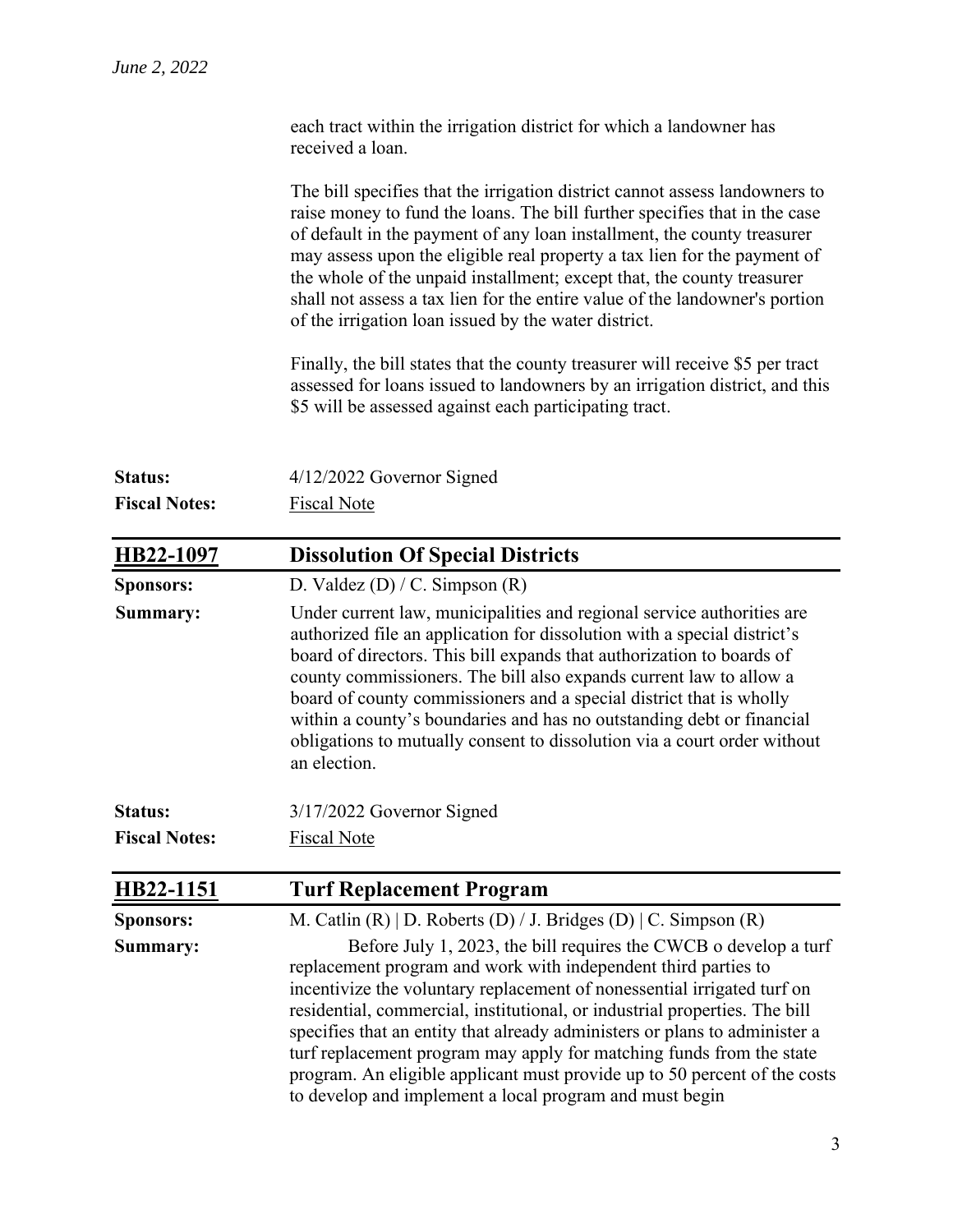|                      | implementation within 12 months of receiving a grant. The program is to<br>be funded by a one-time transfer of \$2 million from the General Fund.                                                                                                                                                                                                                                                                                                                                                                                                                                                                                                      |
|----------------------|--------------------------------------------------------------------------------------------------------------------------------------------------------------------------------------------------------------------------------------------------------------------------------------------------------------------------------------------------------------------------------------------------------------------------------------------------------------------------------------------------------------------------------------------------------------------------------------------------------------------------------------------------------|
| <b>Status:</b>       | 5/25/2022 Sent to the Governor                                                                                                                                                                                                                                                                                                                                                                                                                                                                                                                                                                                                                         |
| <b>Fiscal Notes:</b> | <b>Fiscal Note</b>                                                                                                                                                                                                                                                                                                                                                                                                                                                                                                                                                                                                                                     |
| HB22-1301            | <b>Controlled Environmental Agricultural Facility As</b><br><b>Agricultural Property</b>                                                                                                                                                                                                                                                                                                                                                                                                                                                                                                                                                               |
| <b>Sponsors:</b>     | M. Soper $(R)$   D. Roberts $(D)$ / K. Donovan $(D)$   C. Simpson $(R)$                                                                                                                                                                                                                                                                                                                                                                                                                                                                                                                                                                                |
| Summary:             | This bill specifies that a controlled environmental agricultural facility<br>(CEA) is valued for assessment purposes as all other agricultural<br>properties. Beginning with property tax year 2023, this bill defines a<br>CEA facility as a nonresidential structure and related equipment<br>combining engineering, horticultural science, and computerized<br>management techniques to optimize hydroponics, plant quality and food<br>production efficiency from the land's water for human or livestock<br>consumption. This does not apply to marijuana cultivation.<br>The bill specifies that a CEA facility may not violate the terms of any |
|                      | applicable water court decree or materially injure water rights or<br>conditional water rights.                                                                                                                                                                                                                                                                                                                                                                                                                                                                                                                                                        |
| <b>Status:</b>       | 5/20/2022 Signed by Governor                                                                                                                                                                                                                                                                                                                                                                                                                                                                                                                                                                                                                           |
| <b>Fiscal Notes:</b> | <b>Fiscal Note</b>                                                                                                                                                                                                                                                                                                                                                                                                                                                                                                                                                                                                                                     |
| HB22-1316            | <b>Colorado Water Conservation Board Construction Fund</b><br><b>Project</b>                                                                                                                                                                                                                                                                                                                                                                                                                                                                                                                                                                           |
| <b>Sponsors:</b>     | K. McCormick (D)   M. Catlin (R) / K. Donovan (D)   C. Simpson (R)                                                                                                                                                                                                                                                                                                                                                                                                                                                                                                                                                                                     |
| Summary:             | The bill appropriates a total of $$17,080,000$ from the CWCB<br>Construction Fund for specified water-related projects. Please see the<br><i>Fiscal Note for the list of projects.</i> In addition, the bill transfers \$3.0<br>million between water-related cash funds and authorizes the CWCB to<br>loan up to \$13,130,000 from the CWCB Construction Fund to the town<br>of Breckenridge to rehabilitate the Goose Pasture Tarn dam.                                                                                                                                                                                                              |
| <b>Status:</b>       | 5/23/2022 Signed by Governor                                                                                                                                                                                                                                                                                                                                                                                                                                                                                                                                                                                                                           |
| <b>Fiscal Notes:</b> | <b>Fiscal Note</b>                                                                                                                                                                                                                                                                                                                                                                                                                                                                                                                                                                                                                                     |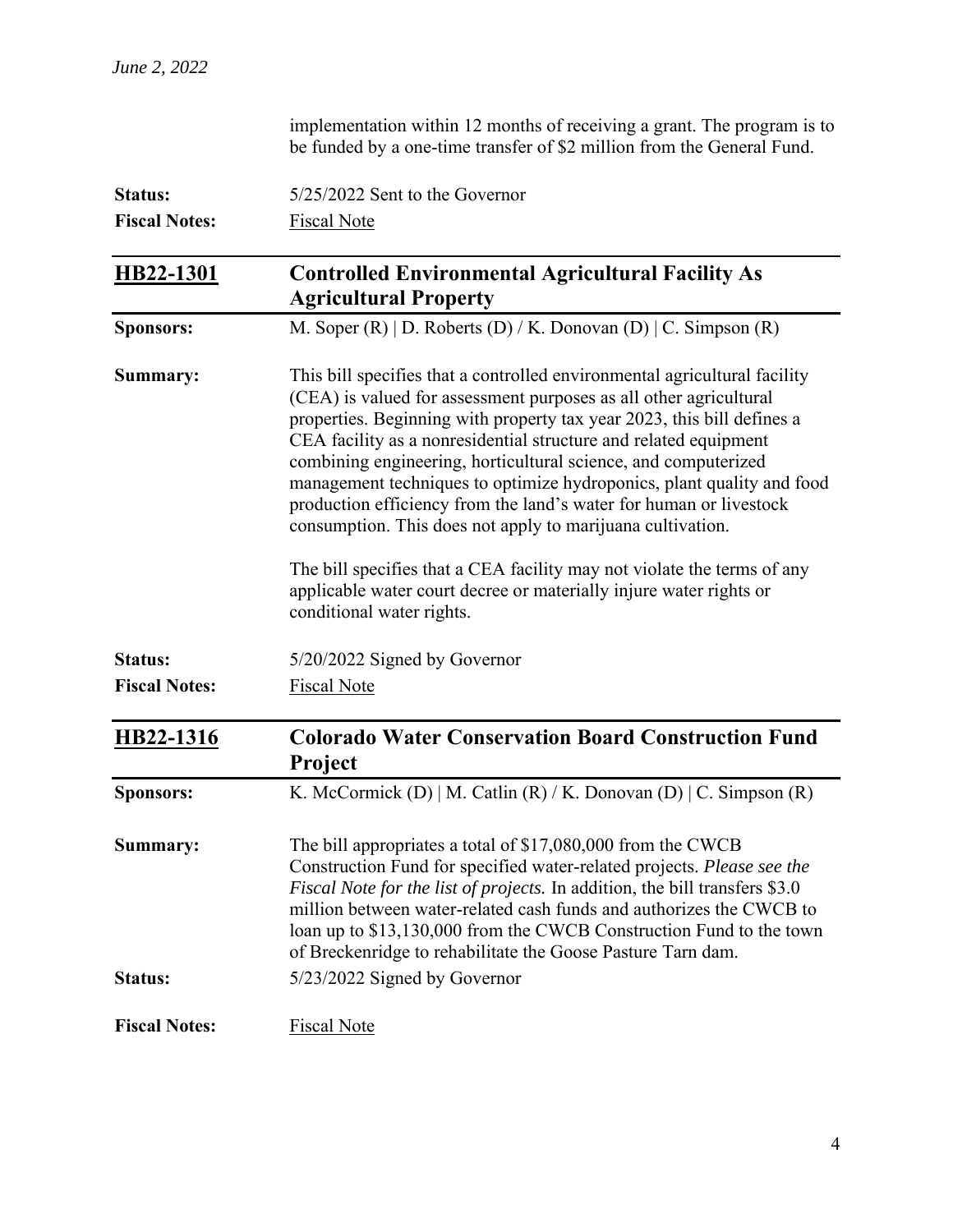| HB22-1322            | <b>Water Quality Regulation</b>                                                                                                                                                                                                                                                                                                                                                                                                                                                                                                                                                                                                                                                          |
|----------------------|------------------------------------------------------------------------------------------------------------------------------------------------------------------------------------------------------------------------------------------------------------------------------------------------------------------------------------------------------------------------------------------------------------------------------------------------------------------------------------------------------------------------------------------------------------------------------------------------------------------------------------------------------------------------------------------|
| <b>Sponsors:</b>     | A. Benavidez (D)   A. Valdez (D) / D. Moreno (D)   J. Gonzales (D)<br><b>B.</b>                                                                                                                                                                                                                                                                                                                                                                                                                                                                                                                                                                                                          |
| Summary:             | The bill adds the Water Quality Control Commission (WQCC) to the list<br>of agencies required to conduct outreach to and engagement of<br>disproportionately impacted communities regarding proposed state<br>actions, defined under current law as rulemaking proceedings, licensing<br>proceedings, and adjudicatory hearings. The bill also requires the WQCC<br>to utilize criteria promulgated in rule for designating waters as use-<br>protected, and establishes a five-year statute of limitations for bringing<br>actions alleging a violation of the Water Quality Control Act or any rules<br>or orders under the act.                                                       |
| <b>Status:</b>       | $5/31/2022$ Sent to the Governor                                                                                                                                                                                                                                                                                                                                                                                                                                                                                                                                                                                                                                                         |
| <b>Fiscal Notes:</b> | <b>Fiscal Note</b>                                                                                                                                                                                                                                                                                                                                                                                                                                                                                                                                                                                                                                                                       |
| HB22-1323            | <b>Updates To State Forest Service Tree Nursery</b>                                                                                                                                                                                                                                                                                                                                                                                                                                                                                                                                                                                                                                      |
| <b>Sponsors:</b>     | M. Snyder (D)   M. Froelich (D) / B. Rankin (R)   J. Ginal (D)                                                                                                                                                                                                                                                                                                                                                                                                                                                                                                                                                                                                                           |
| Summary:             | The bill requires that the Colorado State Forest Service (CSFS) upgrade<br>and improve its seedling tree nursery to expand capacity and contribute<br>to reforestation efforts. The bill requires physical upgrades and<br>improvements in several areas of nursery operations, including the<br>addition of full time professional nursery staff. The CSFS must contract<br>with management and reforestation professionals to analyze the<br>nursery's capacity and knowledge investments to better address<br>reforestation needs in response to wildfire, flood, insect, and disease<br>events.                                                                                      |
| <b>Status:</b>       | 5/25/2022 Sent to the Governor                                                                                                                                                                                                                                                                                                                                                                                                                                                                                                                                                                                                                                                           |
| <b>Fiscal Notes:</b> | <b>Fiscal Note</b>                                                                                                                                                                                                                                                                                                                                                                                                                                                                                                                                                                                                                                                                       |
| HB22-1345            | <b>Perfluoroalkyl And Polyfluoroalkyl Chemicals</b>                                                                                                                                                                                                                                                                                                                                                                                                                                                                                                                                                                                                                                      |
| <b>Sponsors:</b>     | L. Cutter (D)   M. Bradfield (R) / J. Gonzales (D)   P. Lee (D)                                                                                                                                                                                                                                                                                                                                                                                                                                                                                                                                                                                                                          |
| Summary:             | Starting January 1, 2024, the bill prohibits the sale or distribution of<br>certain consumer product categories that contain intentionally added<br>PFAS chemicals. These product categories include carpets or rugs,<br>cosmetics, fabric treatments, food packaging, juvenile products, oil and<br>gas products, textile furnishings, and upholstered furniture. The bill also<br>requires manufacturers of cookware sold in the state containing<br>intentionally added PFAS in the handle or in any surface that comes into<br>contact with food or beverages to list the presence of PFAS chemicals on<br>the product label in both English and Spanish. It also modifies the state |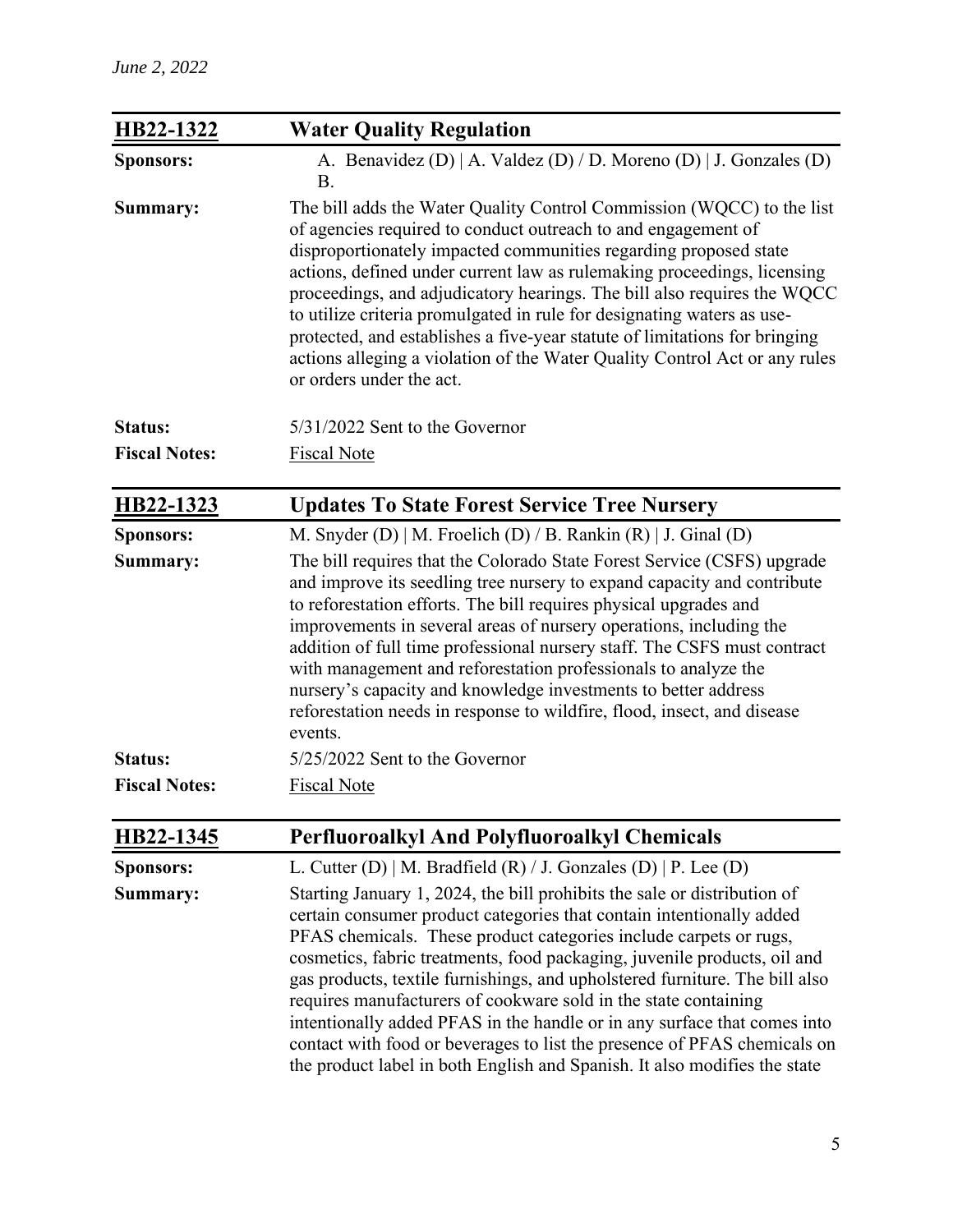|                      | procurement code and restrictions on the use of class B firefighting<br>foam.                                                                                                                                                                                                                                                                                                                                                                                                                                                                                                                                                                                                                                                                                                                                                                                                               |
|----------------------|---------------------------------------------------------------------------------------------------------------------------------------------------------------------------------------------------------------------------------------------------------------------------------------------------------------------------------------------------------------------------------------------------------------------------------------------------------------------------------------------------------------------------------------------------------------------------------------------------------------------------------------------------------------------------------------------------------------------------------------------------------------------------------------------------------------------------------------------------------------------------------------------|
|                      | PFAS chemicals are synthetic chemicals that were developed to coat<br>products to make them heat, water, and oil resistant. They have become<br>prevalent in a variety of products including nonstick cookware, water-<br>repellant clothing, stain-resistant fabrics, and firefighting foams.<br>According to the U.S. Environmental Protection Agency, there are over<br>4,000 different types of PFAS that have been manufactured in the last 70<br>years.                                                                                                                                                                                                                                                                                                                                                                                                                               |
| <b>Status:</b>       | 5/11/2022 House Considered Senate Amendments - Result was to<br>$Concur-Repass$                                                                                                                                                                                                                                                                                                                                                                                                                                                                                                                                                                                                                                                                                                                                                                                                             |
| <b>Fiscal Notes:</b> | <b>Fiscal Note</b>                                                                                                                                                                                                                                                                                                                                                                                                                                                                                                                                                                                                                                                                                                                                                                                                                                                                          |
| HB22-1358            | <b>Clean Water In Schools And Child Care Centers</b>                                                                                                                                                                                                                                                                                                                                                                                                                                                                                                                                                                                                                                                                                                                                                                                                                                        |
| <b>Sponsors:</b>     | E. Sirota (D) / F. Winter (D)   R. Fields (D)                                                                                                                                                                                                                                                                                                                                                                                                                                                                                                                                                                                                                                                                                                                                                                                                                                               |
| Summary:             | The bill requires that all eligible elementary schools, child care centers,<br>and family child care homes test for the presence of lead in drinking<br>water sources using a state-certified laboratory by May 1, 2023, and<br>according to an established testing schedule thereafter. Middle schools<br>(grades 6-8) must start testing their drinking water sources by November<br>30, 2024. Schools and facilities will make their results publicly available<br>and submit to the WQCC, which will make the results publicly available<br>on its website within 30 days. If tests show that drinking water sources<br>contain lead in an amount of five parts per billion or more, the facility<br>must determine and implement a remediation plan. CDPHE will provide<br>training to all facilities as well as provide technical assistance to facilities<br>located in rural areas. |
| <b>Status:</b>       | 5/31/2022 Sent to the Governor                                                                                                                                                                                                                                                                                                                                                                                                                                                                                                                                                                                                                                                                                                                                                                                                                                                              |
| <b>Fiscal Notes:</b> | <b>Fiscal Note</b>                                                                                                                                                                                                                                                                                                                                                                                                                                                                                                                                                                                                                                                                                                                                                                                                                                                                          |
| HB22-1363            | <b>Accountability To Taxpayers Special Districts</b>                                                                                                                                                                                                                                                                                                                                                                                                                                                                                                                                                                                                                                                                                                                                                                                                                                        |
| <b>Sponsors:</b>     | M. Weissman (D)   A. Boesenecker (D) / J. Gonzales (D)   T. Story (D)                                                                                                                                                                                                                                                                                                                                                                                                                                                                                                                                                                                                                                                                                                                                                                                                                       |
| Summary:             | The bill modified statutory provisions governing the issuance of debt by<br>metropolitan districts. The bill would have prohibited a local government<br>from approving a service plan for a proposed metropolitan district that<br>permits the purchase of district debt by any entity with which a director<br>has disclosed a conflict of interest. The bill also prohibited metropolitan<br>district board members that approved the issuance of any debt while<br>serving on the board from acquiring any interest in the debt, except if the                                                                                                                                                                                                                                                                                                                                          |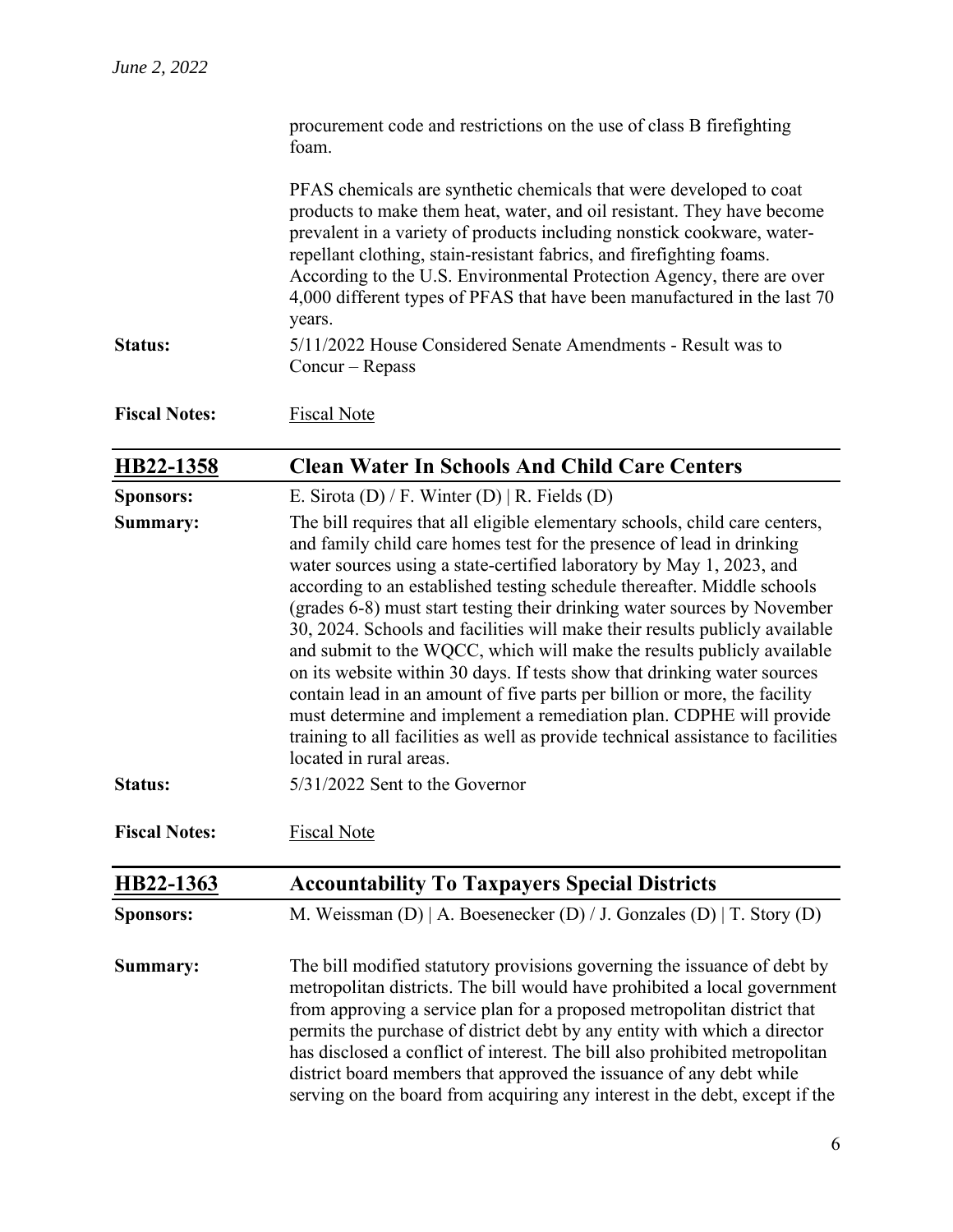|                      | debt is acquired indirectly through an investment fund if the member has<br>no input into or control over the individual securities that the fund                                                                                                                                                                                                                                   |
|----------------------|-------------------------------------------------------------------------------------------------------------------------------------------------------------------------------------------------------------------------------------------------------------------------------------------------------------------------------------------------------------------------------------|
|                      | purchases. For metropolitan districts created on or after January 1, 2023,                                                                                                                                                                                                                                                                                                          |
|                      | prior to issuing debt to a director of a metropolitan district or to an entity<br>requiring the director to make a conflict of interest disclosure to its local<br>government, the metropolitan district must obtain a statement of a<br>registered municipal advisor certifying that the interest rate of the debt<br>does not exceed certain limitations as outlined in the bill. |
| <b>Status:</b>       | 5/5/2022 Senate Committee on State, Veterans, & Military Affairs<br>Postpone Indefinitely                                                                                                                                                                                                                                                                                           |
| <b>Fiscal Notes:</b> | Fiscal Note                                                                                                                                                                                                                                                                                                                                                                         |

| HB22-1379                              | <b>Wildfire Prevention Watershed Restoration Funding</b>                                                                                                                                                                                                                                                                                                                                                                                                                                                                                                                                                                                                                                                                                                                                |
|----------------------------------------|-----------------------------------------------------------------------------------------------------------------------------------------------------------------------------------------------------------------------------------------------------------------------------------------------------------------------------------------------------------------------------------------------------------------------------------------------------------------------------------------------------------------------------------------------------------------------------------------------------------------------------------------------------------------------------------------------------------------------------------------------------------------------------------------|
| <b>Sponsors:</b><br>Summary:           | K. McCormick (D)   M. Catlin (R) / K. Donovan (D)   C. Simpson (R)<br>The bill makes the following transfers totaling \$20.0 million from the<br>Economic Recovery and Relief Cash Fund:<br>\$3.0 million to the Healthy Forests and Vibrant Communities<br>Fund in the Colorado State Forest Service to support wildfire risk<br>mitigation and watershed resilience;<br>\$2.0 million to the Wildfire Mitigation Capacity Development<br>$\bullet$<br>Fund in DNR for wildfire mitigation and fuel reduction projects;<br>and<br>\$15.0 million to the CWCB Construction Fund for watershed<br>$\bullet$<br>restoration and flood mitigation project grants, administering the<br>grant program, and to provide grants and assistance in applying<br>for grants to local governments. |
| <b>Status:</b><br><b>Fiscal Notes:</b> | 5/31/2022 Sent to the Governor<br><b>Fiscal Note</b>                                                                                                                                                                                                                                                                                                                                                                                                                                                                                                                                                                                                                                                                                                                                    |
| <b>SB22-007</b>                        | <b>Increase Wildfire Risk Mitigation Outreach Efforts</b>                                                                                                                                                                                                                                                                                                                                                                                                                                                                                                                                                                                                                                                                                                                               |
| <b>Sponsors:</b>                       | T. Story (D)   P. Lee (D) / L. Cutter (D)   M. Snyder (D)                                                                                                                                                                                                                                                                                                                                                                                                                                                                                                                                                                                                                                                                                                                               |
| Summary:                               | The bill requires the Colorado State Forest Service to convene a working<br>group to consider how best to conduct an enhanced wildfire awareness<br>month outreach campaign in 2023 and 2024. The campaign is intended<br>to educate and incentivize residents living in the wildland-urban<br>interface (WUI) to engage in wildfire risk mitigation efforts.                                                                                                                                                                                                                                                                                                                                                                                                                           |
| <b>Status:</b>                         | 5/18/2022 Sent to the Governor                                                                                                                                                                                                                                                                                                                                                                                                                                                                                                                                                                                                                                                                                                                                                          |
| <b>Fiscal Notes:</b>                   | <b>Fiscal Note</b>                                                                                                                                                                                                                                                                                                                                                                                                                                                                                                                                                                                                                                                                                                                                                                      |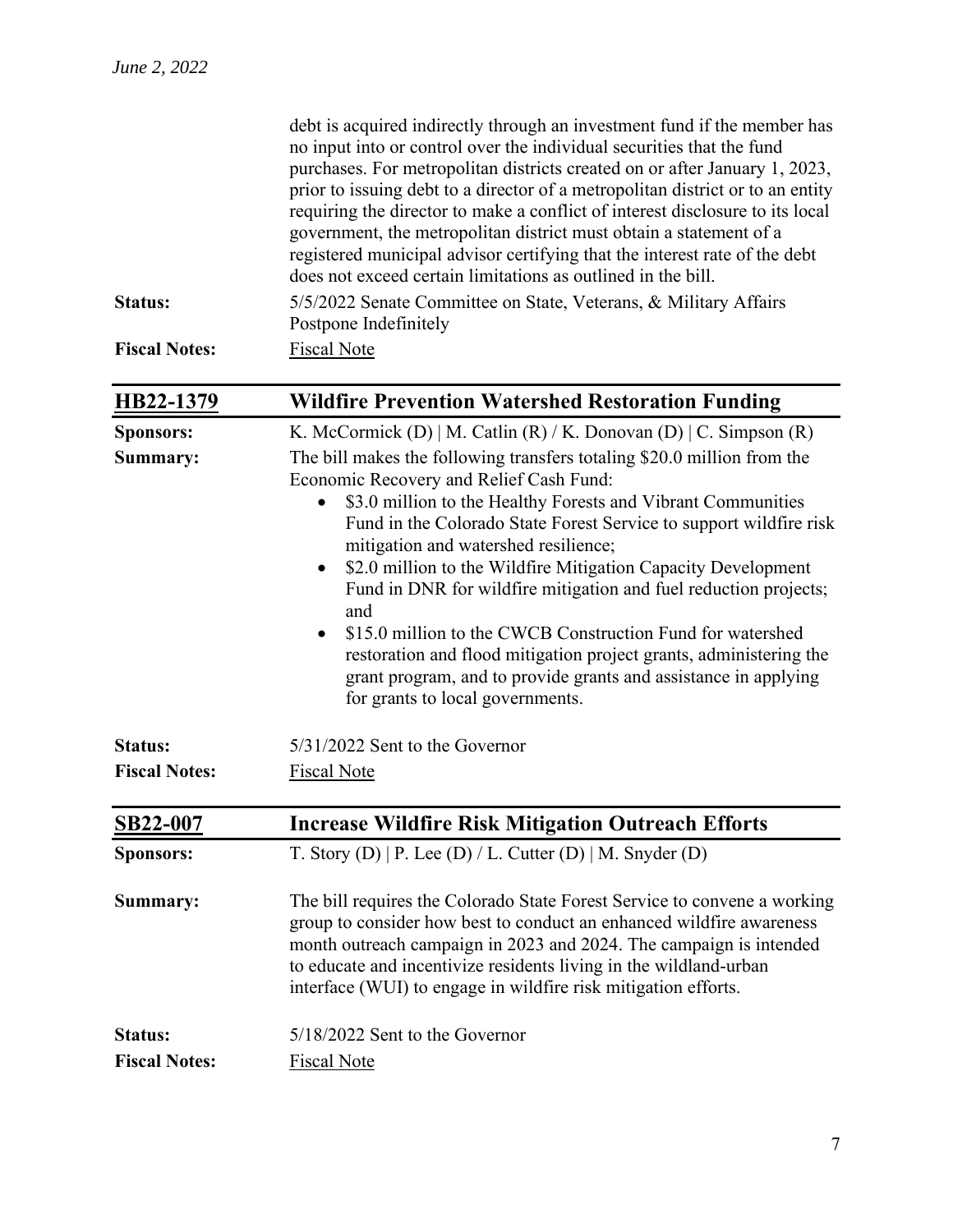| SB22-013             | <b>Boards And Commissions</b>                                                                                                                                                                                                                                                                                                                                                                                                                                                                                                                                                                                                                                 |
|----------------------|---------------------------------------------------------------------------------------------------------------------------------------------------------------------------------------------------------------------------------------------------------------------------------------------------------------------------------------------------------------------------------------------------------------------------------------------------------------------------------------------------------------------------------------------------------------------------------------------------------------------------------------------------------------|
| <b>Sponsors:</b>     | S. Fenberg (D)   C. Holbert (R) / A. Garnett (D)   H. McKean (R)                                                                                                                                                                                                                                                                                                                                                                                                                                                                                                                                                                                              |
| Summary:             | The bill makes changes to requirements for boards and commissions<br>where membership is based on representation from congressional<br>districts, as well as various other changes to procedures for membership<br>and appointments, including when the boundaries of a district change<br>and when boards gain or lose members due to congressional<br>redistricting.                                                                                                                                                                                                                                                                                        |
|                      | The bill requires all boards and commissions, except where statute or<br>constitutional provision provide otherwise, to:                                                                                                                                                                                                                                                                                                                                                                                                                                                                                                                                      |
|                      | fill vacancies for the remainder of unexpired board member<br>terms using the appointing authority that made the initial<br>board member appointment;<br>allow directors or executive directors who are ex officio<br>members of a board to designate another person within their<br>agency to fulfill their duties on the board;<br>define "minimum majority" as the lowest number of<br>members that is more than half of all board members;<br>allow board members to participate remotely in board<br>meetings; and,<br>only count a partial term toward a member's term limit if it is<br>greater than half the length of a standard term for the board. |
| <b>Status:</b>       | 2/25/2022 Governor Signed                                                                                                                                                                                                                                                                                                                                                                                                                                                                                                                                                                                                                                     |
| <b>Fiscal Notes:</b> | <b>Fiscal Note</b>                                                                                                                                                                                                                                                                                                                                                                                                                                                                                                                                                                                                                                            |
| <b>SB22-028</b>      | <b>Groundwater Compact Compliance Fund</b>                                                                                                                                                                                                                                                                                                                                                                                                                                                                                                                                                                                                                    |
| <b>Sponsors:</b>     | C. Simpson $(R)$   J. Sonnenberg $(R)$ / D. Roberts $(D)$   M. Catlin $(R)$                                                                                                                                                                                                                                                                                                                                                                                                                                                                                                                                                                                   |
| Summary:             | This bill creates the Groundwater Compact Compliance and<br>Sustainability Fund for groundwater compact compliance and<br>groundwater resource sustainability and conservation purposes. The fund<br>will be administered by the CWCB. The General Assembly dedicated<br>\$60 million from federal stimulus money the state received for this Fund.                                                                                                                                                                                                                                                                                                           |
| Status:              | 5/23/2022 Governor Signed                                                                                                                                                                                                                                                                                                                                                                                                                                                                                                                                                                                                                                     |
| <b>Fiscal Notes:</b> | <b>Fiscal Note</b>                                                                                                                                                                                                                                                                                                                                                                                                                                                                                                                                                                                                                                            |
| <b>SB22-029</b>      | <b>Investment Water Speculation</b>                                                                                                                                                                                                                                                                                                                                                                                                                                                                                                                                                                                                                           |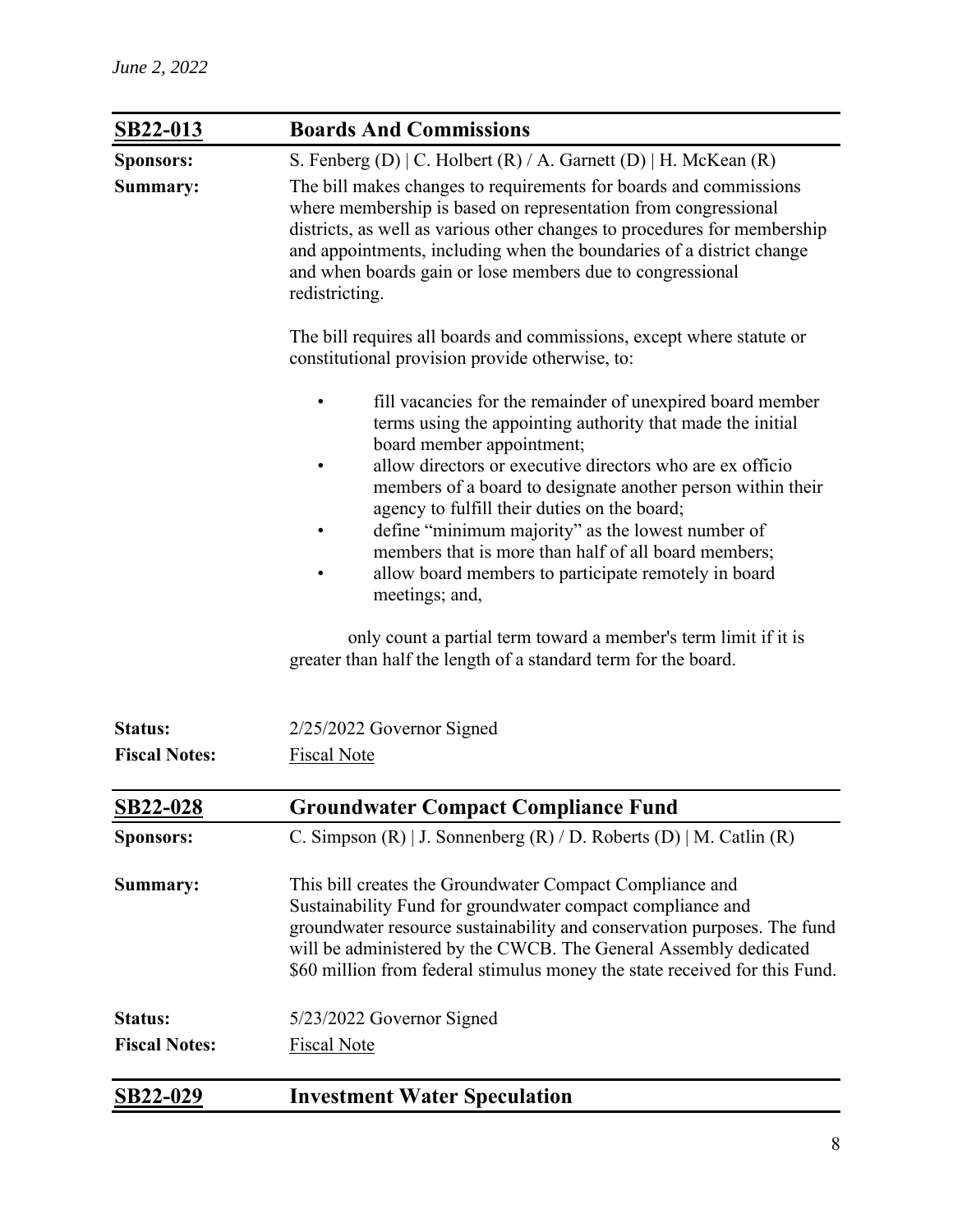| <b>Sponsors:</b>     | C. Coram $(R)$   K. Donovan $(D)$ / K. McCormick $(D)$<br>D.                                                                                                                                                                                                                                                                                                                                                                                                                                                                                                                                                                                                                                                                                                                                                                                                                                          |
|----------------------|-------------------------------------------------------------------------------------------------------------------------------------------------------------------------------------------------------------------------------------------------------------------------------------------------------------------------------------------------------------------------------------------------------------------------------------------------------------------------------------------------------------------------------------------------------------------------------------------------------------------------------------------------------------------------------------------------------------------------------------------------------------------------------------------------------------------------------------------------------------------------------------------------------|
| Summary:             | The original version of the bill defined and prohibited investment water<br>speculation. It authorized the State Engineer to investigate purchases of<br>agricultural water rights that are suspected of investment water<br>speculation and authorized the Attorney General to investigate frivolous<br>complaints of water speculation. The bill was very contentious and did<br>not get scheduled for committee debate until late in the session. Due to<br>the complexity of the issue and the widespread opposition to the<br>introduced version of the bill, Senate sponsors agreed to amend the bill<br>to direct the Water Resources Review Committee to discuss the topic<br>during the interim, however, in a surprise move the bill was laid over and<br>a final vote was not taken. The Committee did not convene again for the<br>rest of the session and the bill died on the calendar. |
| <b>Status:</b>       | 4/21/2022 Senate Committee on Agriculture & Natural Resources Lay<br>Over Amended                                                                                                                                                                                                                                                                                                                                                                                                                                                                                                                                                                                                                                                                                                                                                                                                                     |
| <b>Fiscal Notes:</b> | <b>Fiscal Note</b>                                                                                                                                                                                                                                                                                                                                                                                                                                                                                                                                                                                                                                                                                                                                                                                                                                                                                    |
| <b>SB22-030</b>      | <b>Expand Water Resources Review Committee To Include</b><br><b>Agriculture</b>                                                                                                                                                                                                                                                                                                                                                                                                                                                                                                                                                                                                                                                                                                                                                                                                                       |
| Sponsors:            | K. Donovan (D)   J. Sonnenberg (R) / B. McLachlan (D)   M. Catlin (R)                                                                                                                                                                                                                                                                                                                                                                                                                                                                                                                                                                                                                                                                                                                                                                                                                                 |
| Summary:             | The bill expands the scope of the Water Resources Review Committee to<br>include identifying, monitoring, and addressing agriculture issues, and<br>renames it the Water Resources and Agriculture Review Committee.<br>There were discussions to specify that the WRRC would only address<br>agricultural issues that directly involve water matters but no amendments<br>were offered to do so.                                                                                                                                                                                                                                                                                                                                                                                                                                                                                                     |
| <b>Status:</b>       | 3/30/2022 Governor Signed                                                                                                                                                                                                                                                                                                                                                                                                                                                                                                                                                                                                                                                                                                                                                                                                                                                                             |
| <b>Fiscal Notes:</b> | <b>Fiscal Note</b>                                                                                                                                                                                                                                                                                                                                                                                                                                                                                                                                                                                                                                                                                                                                                                                                                                                                                    |
| SB22-114             | <b>Fire Suppression Ponds Water Rights</b>                                                                                                                                                                                                                                                                                                                                                                                                                                                                                                                                                                                                                                                                                                                                                                                                                                                            |
| <b>Sponsors:</b>     | D. Hisey (R)   T. Story (D) / D. Roberts (D)   M. Catlin (R)                                                                                                                                                                                                                                                                                                                                                                                                                                                                                                                                                                                                                                                                                                                                                                                                                                          |
| Summary:             | The bill allows a board of county commissioners to consult with the<br>local fire prevention district to apply to the State Engineer to have<br>certain ponds designated as fire suppression ponds. The Colorado<br>Division of Fire Prevention is required to promulgate rules to establish<br>criteria for fire prevention ponds. The county commissioners must<br>identify ponds in areas where the outbreak of a fire could result in a<br>major wildfire disaster and perform a needs assessment of each such                                                                                                                                                                                                                                                                                                                                                                                    |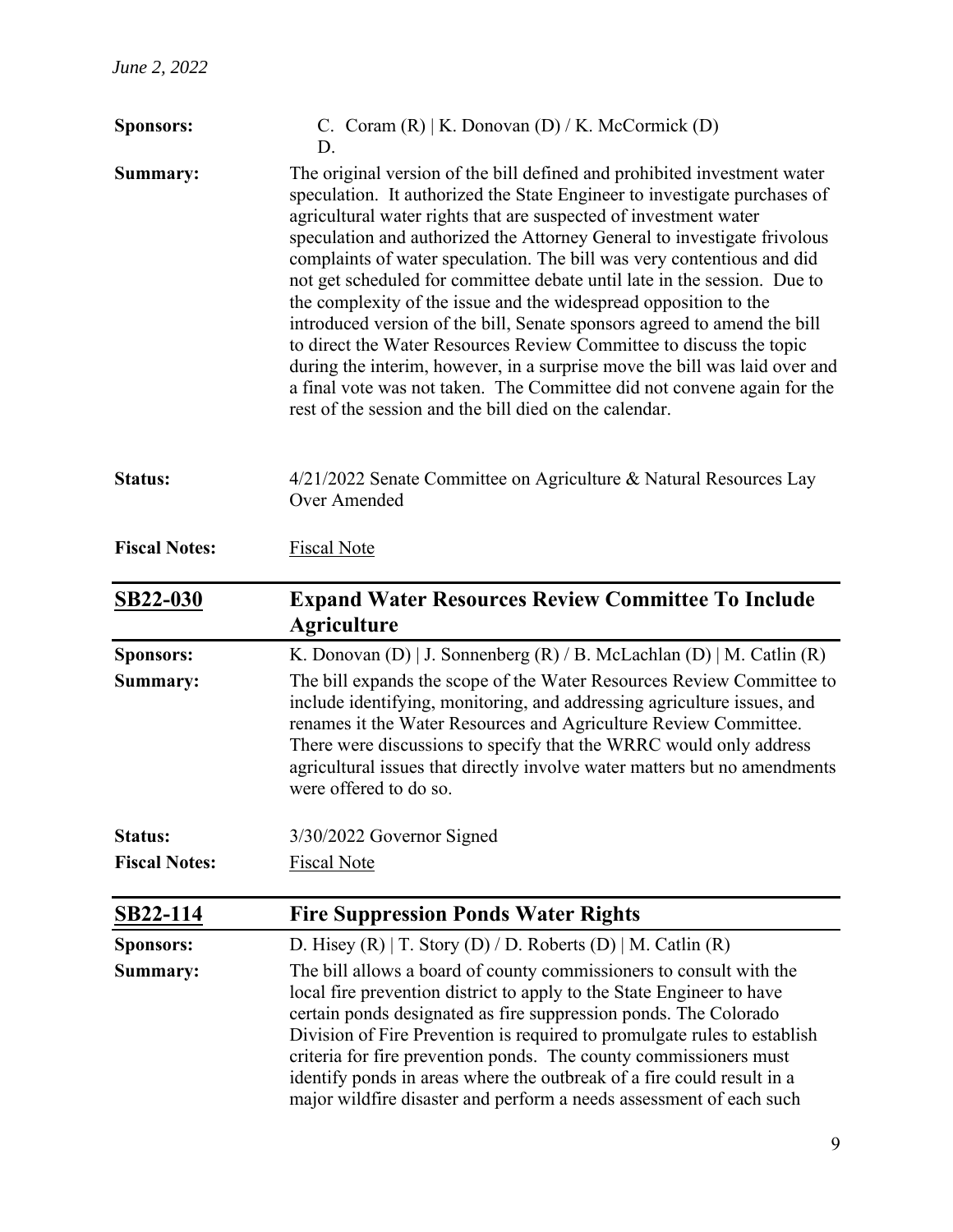| pond. If a pond that is under consideration for designation as a fire      |
|----------------------------------------------------------------------------|
| suppression pond is located in whole or in part upon private property, a   |
| board must acquire the voluntary written approval of each owner of         |
| private property that abuts the pond before the board applies to the state |
| engineer for the designation of the pond as a fire suppression pond. For   |
| each pond that is identified and under consideration as a potential fire   |
| suppression pond, a board must provide notice of such fact to the state    |
| engineer.                                                                  |

|                      | The water in a fire protection pond is not considered a water right, does<br>not have priority, and may not be adjudicated. The bill limits the amount<br>of water that can be held in such ponds to less than 30 total surface acres<br>in any county with some exemptions. Water rights owners in the area<br>where a proposed fire suppression pond is located may petition the water<br>court to request a review of the State Engineers decision to approve a<br>pond. The bill specifies that a fire suppression pond is presumed to not<br>cause material injury to vested water rights. A holder of a decreed water<br>right may rebut the presumption by providing evidence to the state<br>engineer sufficient to show that material injury has occurred or will<br>occur to the decreed water right. |
|----------------------|-----------------------------------------------------------------------------------------------------------------------------------------------------------------------------------------------------------------------------------------------------------------------------------------------------------------------------------------------------------------------------------------------------------------------------------------------------------------------------------------------------------------------------------------------------------------------------------------------------------------------------------------------------------------------------------------------------------------------------------------------------------------------------------------------------------------|
|                      | The designation of a fire protection pond expires after 15 years, but the<br>state engineer may redesignate the pond if all the conditions are met.                                                                                                                                                                                                                                                                                                                                                                                                                                                                                                                                                                                                                                                             |
|                      | The State Engineer is prohibited from ordering any pond to be drained if<br>the pond is under consideration for designation as a fire suppression<br>pond or if the pond has already been designated as a fire suppression<br>pond. An exemption was added to the bill that allows the State Engineer<br>to drain the pond for compact compliance purposes.                                                                                                                                                                                                                                                                                                                                                                                                                                                     |
| Status:              | 5/25/2022 Sent to the Governor                                                                                                                                                                                                                                                                                                                                                                                                                                                                                                                                                                                                                                                                                                                                                                                  |
| <b>Fiscal Notes:</b> | <b>Fiscal Note</b>                                                                                                                                                                                                                                                                                                                                                                                                                                                                                                                                                                                                                                                                                                                                                                                              |
| SB22-115             | <b>Clarifying Terms Related To Landowner Liability</b>                                                                                                                                                                                                                                                                                                                                                                                                                                                                                                                                                                                                                                                                                                                                                          |
| <b>Sponsors:</b>     | S. Jaquez Lewis (D)   B. Gardner (R) / M. Soper (R)   K. Tipper (D)                                                                                                                                                                                                                                                                                                                                                                                                                                                                                                                                                                                                                                                                                                                                             |
| Summary:             | The bill clarifies terms related to landowner liability and declares that<br>the Colorado Court of Appeals and Supreme Court decisions in Rocky<br>Mountain Planned Parenthood, Inc. v. Wagner should not be relied upon<br>concerning whether third-party criminal activity can be anticipated<br>based on how controversial the landowner's goods or services are and<br>that a landowner could be liable for harm predominantly caused by<br>third-party criminal activity.                                                                                                                                                                                                                                                                                                                                  |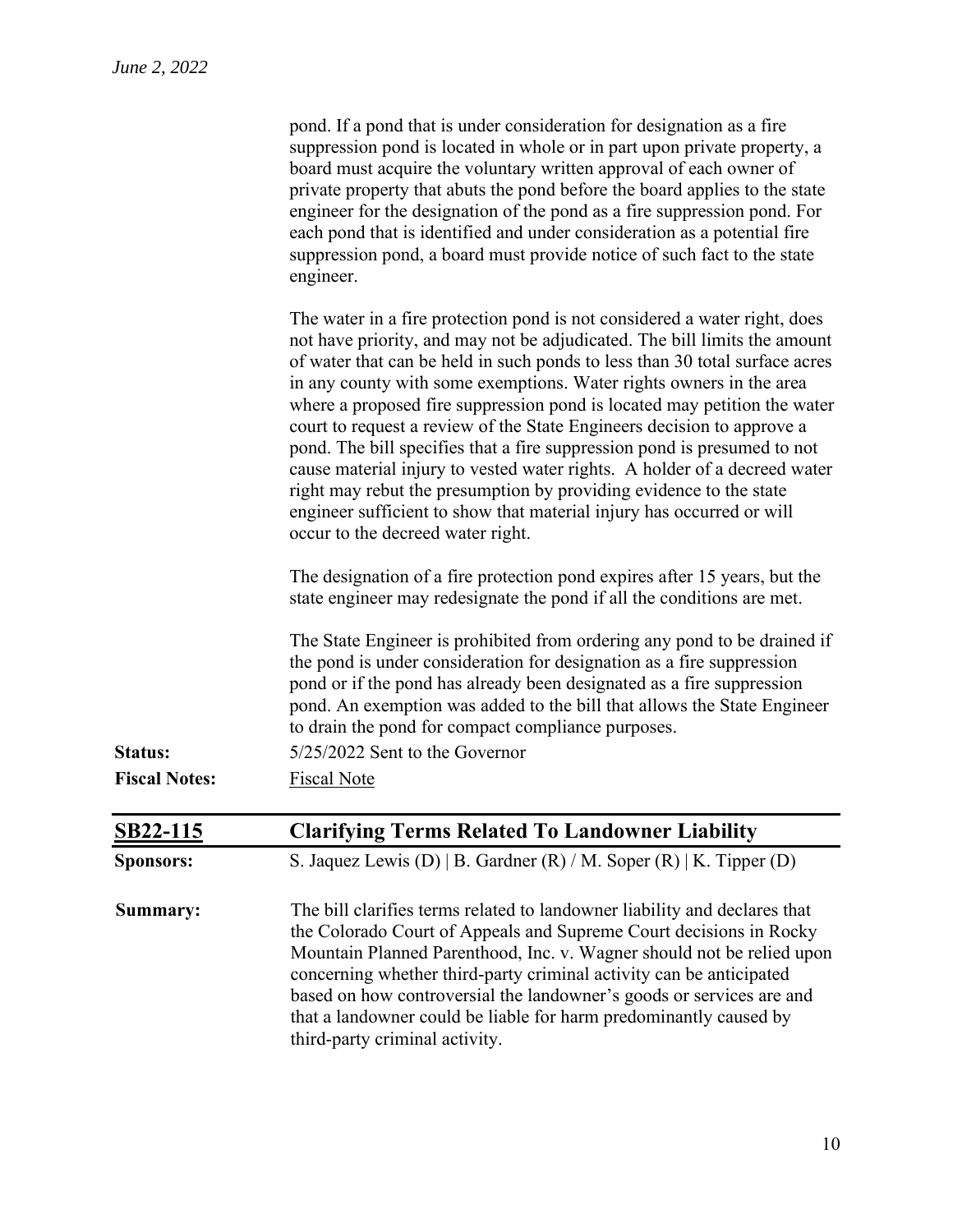| <b>Status:</b>       | 4/7/2022 Governor Signed                                                                                                                                                                                                                                                                                                                                                                                                                                                                                                                                                                                                                                                                                                                                                                                                                                                                                                                                                                                                                                                                                                                                                              |  |  |  |
|----------------------|---------------------------------------------------------------------------------------------------------------------------------------------------------------------------------------------------------------------------------------------------------------------------------------------------------------------------------------------------------------------------------------------------------------------------------------------------------------------------------------------------------------------------------------------------------------------------------------------------------------------------------------------------------------------------------------------------------------------------------------------------------------------------------------------------------------------------------------------------------------------------------------------------------------------------------------------------------------------------------------------------------------------------------------------------------------------------------------------------------------------------------------------------------------------------------------|--|--|--|
| <b>Fiscal Notes:</b> | <b>Fiscal Note</b>                                                                                                                                                                                                                                                                                                                                                                                                                                                                                                                                                                                                                                                                                                                                                                                                                                                                                                                                                                                                                                                                                                                                                                    |  |  |  |
| SB22-126             | <b>Prioritize Water Storage Projects South Platte Basin</b>                                                                                                                                                                                                                                                                                                                                                                                                                                                                                                                                                                                                                                                                                                                                                                                                                                                                                                                                                                                                                                                                                                                           |  |  |  |
| <b>Sponsors:</b>     | J. Sonnenberg $(R)$   K. Donovan $(D)$ / R. Holtorf $(R)$                                                                                                                                                                                                                                                                                                                                                                                                                                                                                                                                                                                                                                                                                                                                                                                                                                                                                                                                                                                                                                                                                                                             |  |  |  |
| Summary:             | Under current law, CWCB is authorized to finance water projects from<br>the CWCB Construction Fund and gives first priority to projects that will<br>increase the beneficial consumptive use of the state's undeveloped<br>interstate compact-entitled waters. As introduced, the bill amended this<br>first priority to include projects that increase or improve undeveloped<br>compact-entitled water storage in the South Platte River Basin to<br>increase beneficial consumptive use in a manner that reduces reliance on<br>transmountain diversions. The bill was amended in the Senate<br>Agriculture and Natural Resources Committee on March 24 to remove<br>language giving priority to the South Platte River Basin in the CWCB<br>loan process. The bill then just stated that first priority for the CWCB<br>loans should be devoted to projects that will increase the beneficial<br>consumptive use of Colorado's undeveloped compact-entitled waters,<br>including in the South Platte River Basin. This was not enough to<br>address the concerns of the other river basins and the bill ultimately died<br>in the House Agriculture, Livestock & Water Committee. |  |  |  |
| Status:              | 3/28/2022 House Committee on Agriculture, Livestock, & Water<br>Postpone Indefinitely                                                                                                                                                                                                                                                                                                                                                                                                                                                                                                                                                                                                                                                                                                                                                                                                                                                                                                                                                                                                                                                                                                 |  |  |  |
| <b>Fiscal Notes:</b> | <b>Fiscal Note</b>                                                                                                                                                                                                                                                                                                                                                                                                                                                                                                                                                                                                                                                                                                                                                                                                                                                                                                                                                                                                                                                                                                                                                                    |  |  |  |
| <b>SB22-131</b>      | <b>Protect Health Of Pollinators And People</b>                                                                                                                                                                                                                                                                                                                                                                                                                                                                                                                                                                                                                                                                                                                                                                                                                                                                                                                                                                                                                                                                                                                                       |  |  |  |
| <b>Sponsors:</b>     | S. Jaquez Lewis (D)   K. Priola (R) / C. Kipp (D)   M. Froelich (D)                                                                                                                                                                                                                                                                                                                                                                                                                                                                                                                                                                                                                                                                                                                                                                                                                                                                                                                                                                                                                                                                                                                   |  |  |  |
| Summary:             | The bill updated pesticide regulation in a number of ways:<br>Restricted the use of pesticides on the grounds of schools,<br>$\bullet$<br>preschool programs, child care centers, and children's resident<br>camps.<br>Directed DNR to study and develop recommendations on how to<br>address pollinator decline and increase pollinator health in the<br>state.<br>Created the Noncoated Seed-Applied Systemic Insecticide Pilot<br>$\bullet$<br>Grant Program in the Department of Agriculture to provide<br>financial incentives to farmers to use non-coated seeds.<br>Increased the number of pesticides on the restricted-use list at the                                                                                                                                                                                                                                                                                                                                                                                                                                                                                                                                       |  |  |  |

• Increased the number of pesticides on the restricted-use list at the Department of Agriculture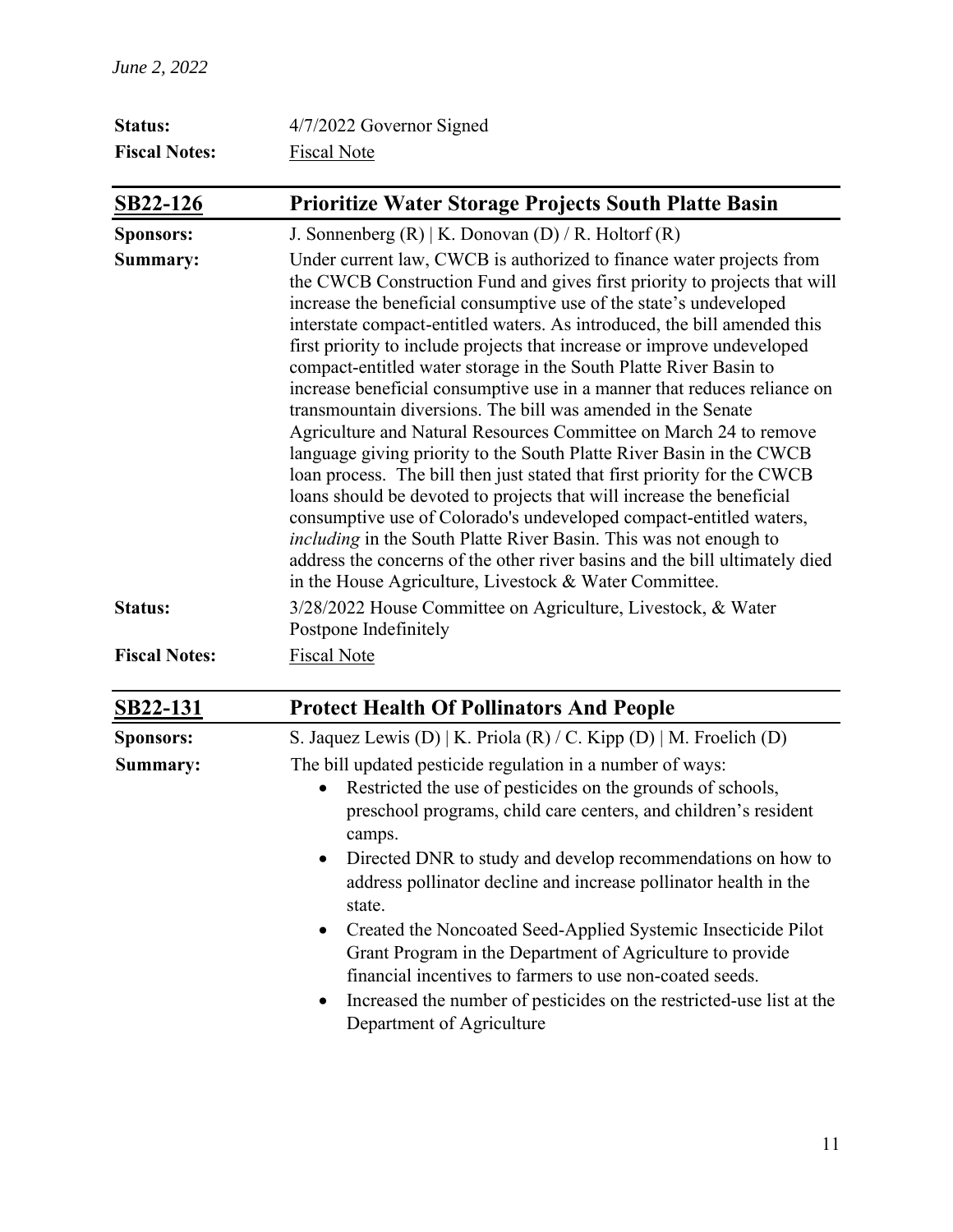|                                                             | Repealed state authority over pesticide regulation which would<br>allow local governments to regulate pesticide use, except for<br>agricultural purposes.                                                                                                                                                                                                                                                             |  |  |  |
|-------------------------------------------------------------|-----------------------------------------------------------------------------------------------------------------------------------------------------------------------------------------------------------------------------------------------------------------------------------------------------------------------------------------------------------------------------------------------------------------------|--|--|--|
| <b>Status:</b>                                              | 3/3/2022 Senate Committee on Agriculture & Natural Resources<br>Postpone Indefinitely                                                                                                                                                                                                                                                                                                                                 |  |  |  |
| <b>Fiscal Notes:</b>                                        | <b>Fiscal Note</b>                                                                                                                                                                                                                                                                                                                                                                                                    |  |  |  |
| <b>Species Conservation Trust Fund Projects</b><br>SB22-158 |                                                                                                                                                                                                                                                                                                                                                                                                                       |  |  |  |
| <b>Sponsors:</b>                                            | K. Donovan $(D)$ / K. McCormick $(D)$   P. Will $(R)$                                                                                                                                                                                                                                                                                                                                                                 |  |  |  |
| Summary:                                                    | The bill appropriates \$6.0 million from the Species Conservation Trust<br>Fund for programs submitted by DNR. The programs are designed to<br>conserve native species that are threatened or endangered under state or<br>federal law or are likely to become candidate species as determined by<br>the United States Fish and Wildlife Service. Please see the Fiscal Note<br>for the full list of programs funded. |  |  |  |
| <b>Status:</b>                                              | 5/9/2022 Sent to the Governor                                                                                                                                                                                                                                                                                                                                                                                         |  |  |  |
| <b>Fiscal Notes:</b>                                        | <b>Fiscal Note</b>                                                                                                                                                                                                                                                                                                                                                                                                    |  |  |  |
| <b>SJR22-002</b>                                            | <b>Water Projects Eligibility Lists</b>                                                                                                                                                                                                                                                                                                                                                                               |  |  |  |
| <b>Sponsors:</b>                                            | K. Donovan (D) / K. McCormick (D)   M. Catlin (R)                                                                                                                                                                                                                                                                                                                                                                     |  |  |  |
| Summary:                                                    | This resolution approves the projects on the Water Project Revolving<br>Fund Eligibility List administered by the Colorado Water Resources and<br>Power Development Authority. Please see the text of the official<br>resolution for the full list of projects funded.                                                                                                                                                |  |  |  |
| <b>Status:</b>                                              | 3/17/2022 Governor Signed                                                                                                                                                                                                                                                                                                                                                                                             |  |  |  |
| <b>Fiscal Notes:</b>                                        |                                                                                                                                                                                                                                                                                                                                                                                                                       |  |  |  |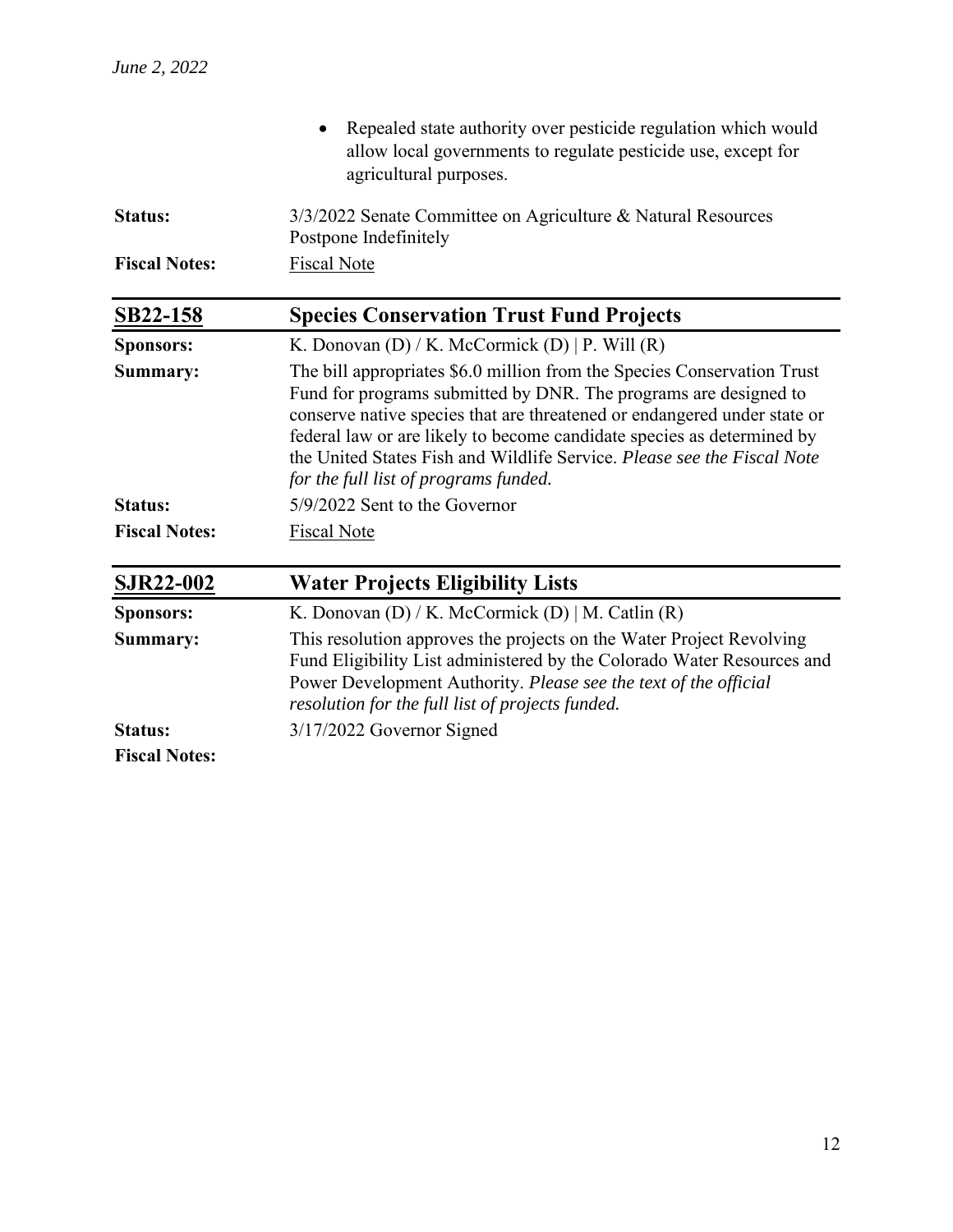|                    | <b>SWCD</b>  |                 |                 |                                                                                   |                                                                                                      |                                                                                                          |                    |  |  |  |
|--------------------|--------------|-----------------|-----------------|-----------------------------------------------------------------------------------|------------------------------------------------------------------------------------------------------|----------------------------------------------------------------------------------------------------------|--------------------|--|--|--|
| <b>Bill Matrix</b> |              |                 |                 |                                                                                   |                                                                                                      |                                                                                                          |                    |  |  |  |
|                    | June 1, 2022 |                 |                 |                                                                                   |                                                                                                      |                                                                                                          |                    |  |  |  |
| Bill #             | <b>SWCD</b>  | Water           | <b>River</b>    | <b>Short Title</b>                                                                | <b>Sponsors</b>                                                                                      | <b>Most Recent Status</b>                                                                                | <b>Fiscal Note</b> |  |  |  |
|                    | Position     | <b>Congress</b> | <b>District</b> |                                                                                   |                                                                                                      |                                                                                                          |                    |  |  |  |
| HB22-1007          |              |                 |                 | Assistance Landowner Wildfire Mitigation                                          | D. Valdez (D)   M. Lynch (R) / C. Simpson<br>(R)   P. Lee (D)                                        | 5/20/2022 Sent to the Governor                                                                           | <b>Fiscal Note</b> |  |  |  |
| HB22-1011          |              |                 |                 | Wildfire Mitigation Incentives For Local                                          | L. Cutter (D)   M. Snyder (D) / T. Story (D)                                                         | 5/10/2022 House Considered Senate                                                                        | <b>Fiscal Note</b> |  |  |  |
|                    |              |                 |                 | Governments                                                                       | $P.$ Lee $(D)$                                                                                       | Amendments - Result was to Concur -<br>Repass                                                            |                    |  |  |  |
| HB22-1012          |              |                 |                 | <b>Wildfire Mitigation And Recovery</b>                                           | L. Cutter (D)   D. Valdez (D) / J. Ginal (D)  <br>$P.$ Lee $(D)$                                     | 5/25/2022 Sent to the Governor                                                                           | <b>Fiscal Note</b> |  |  |  |
| HB22-1092          |              |                 | Support         | Loans From Irrigation Districts To<br>Landowners                                  | M. Soper (R)   D. Roberts (D) / J. Bridges<br>(D)   D. Coram (R)                                     | 4/12/2022 Governor Signed                                                                                | <b>Fiscal Note</b> |  |  |  |
| HB22-1097          |              |                 |                 | <b>Dissolution Of Special Districts</b>                                           | D. Valdez (D) / C. Simpson (R)                                                                       | 3/17/2022 Governor Signed                                                                                | <b>Fiscal Note</b> |  |  |  |
| HB22-1151 Support  |              | Support         | Support         | Turf Replacement Program                                                          | M. Catlin (R)   D. Roberts (D) / J. Bridges<br>(D)   C. Simpson (R)                                  | 5/25/2022 Sent to the Governor                                                                           | <b>Fiscal Note</b> |  |  |  |
| HB22-1301          |              |                 |                 | Controlled Environmental Agricultural<br><b>Facility As Agricultural Property</b> | M. Soper (R)   D. Roberts (D) / K. Donovan<br>(D)   C. Simpson (R)                                   | 5/20/2022 Signed by Governor                                                                             | <b>Fiscal Note</b> |  |  |  |
| HB22-1316 Support  |              | Support         |                 | Colorado Water Conservation Board<br><b>Construction Fund Project</b>             | K. McCormick (D)   M. Catlin (R) / K.<br>Donovan (D)   C. Simpson (R)                                | 5/23/2022 Signed by Governor                                                                             | <b>Fiscal Note</b> |  |  |  |
| HB22-1322          |              |                 |                 | <b>Water Quality Regulation</b>                                                   | A. Benavidez (D)   A. Valdez (D) / D.<br>Moreno (D)   J. Gonzales (D)                                | 5/31/2022 Sent to the Governor                                                                           | <b>Fiscal Note</b> |  |  |  |
| HB22-1323          |              | Support         |                 | Updates To State Forest Service Tree<br>Nursery                                   | M. Snyder (D)   M. Froelich (D) / B. Rankin<br>$(R)$   J. Ginal $(D)$                                | 5/25/2022 Sent to the Governor                                                                           | <b>Fiscal Note</b> |  |  |  |
| HB22-1345          |              | Support         |                 | Perfluoroalkyl And Polyfluoroalkyl<br>Chemicals                                   | L. Cutter (D)   M. Bradfield (R) / J. Gonzales 5/11/2022 House Considered Senate<br>(D)   P. Lee (D) | Amendments - Result was to Concur -<br>Repass                                                            | <b>Fiscal Note</b> |  |  |  |
| HB22-1358          |              |                 |                 | Clean Water In Schools And Child Care<br>Centers                                  | E. Sirota (D) / F. Winter (D)   R. Fields (D)                                                        | 5/31/2022 Sent to the Governor                                                                           | <b>Fiscal Note</b> |  |  |  |
| HB22-1363          |              | Oppose          |                 | Accountability To Taxpayers Special<br><b>Districts</b>                           | M. Weissman (D)   A. Boesenecker (D) / J.<br>Gonzales (D)   T. Story (D)                             | 5/5/2022 Senate Committee on State, Fiscal Note<br>Veterans, & Military Affairs Postpone<br>Indefinitely |                    |  |  |  |
| HB22-1379          |              | Support         |                 | <b>Wildfire Prevention Watershed</b><br><b>Restoration Funding</b>                | K. McCormick (D)   M. Catlin (R) / K.<br>Donovan (D)   C. Simpson (R)                                | 5/31/2022 Sent to the Governor                                                                           | <b>Fiscal Note</b> |  |  |  |
| SB22-007           |              |                 |                 | Increase Wildfire Risk Mitigation Outreach<br>Efforts                             | T. Story (D)   P. Lee (D) / L. Cutter (D)   M.<br>Snyder (D)                                         | 5/18/2022 Sent to the Governor                                                                           | <b>Fiscal Note</b> |  |  |  |
| SB22-013           |              |                 |                 | <b>Boards And Commissions</b>                                                     | S. Fenberg (D)   C. Holbert (R) / A. Garnett 2/25/2022 Governor Signed<br>(D)   H. McKean (R)        |                                                                                                          | <b>Fiscal Note</b> |  |  |  |
| SB22-028           | Support      | Support         | Support         | Groundwater Compact Compliance Fund                                               | C. Simpson (R)   J. Sonnenberg (R) / D.<br>Roberts (D)   M. Catlin (R)                               | 5/23/2022 Governor Signed                                                                                | <b>Fiscal Note</b> |  |  |  |